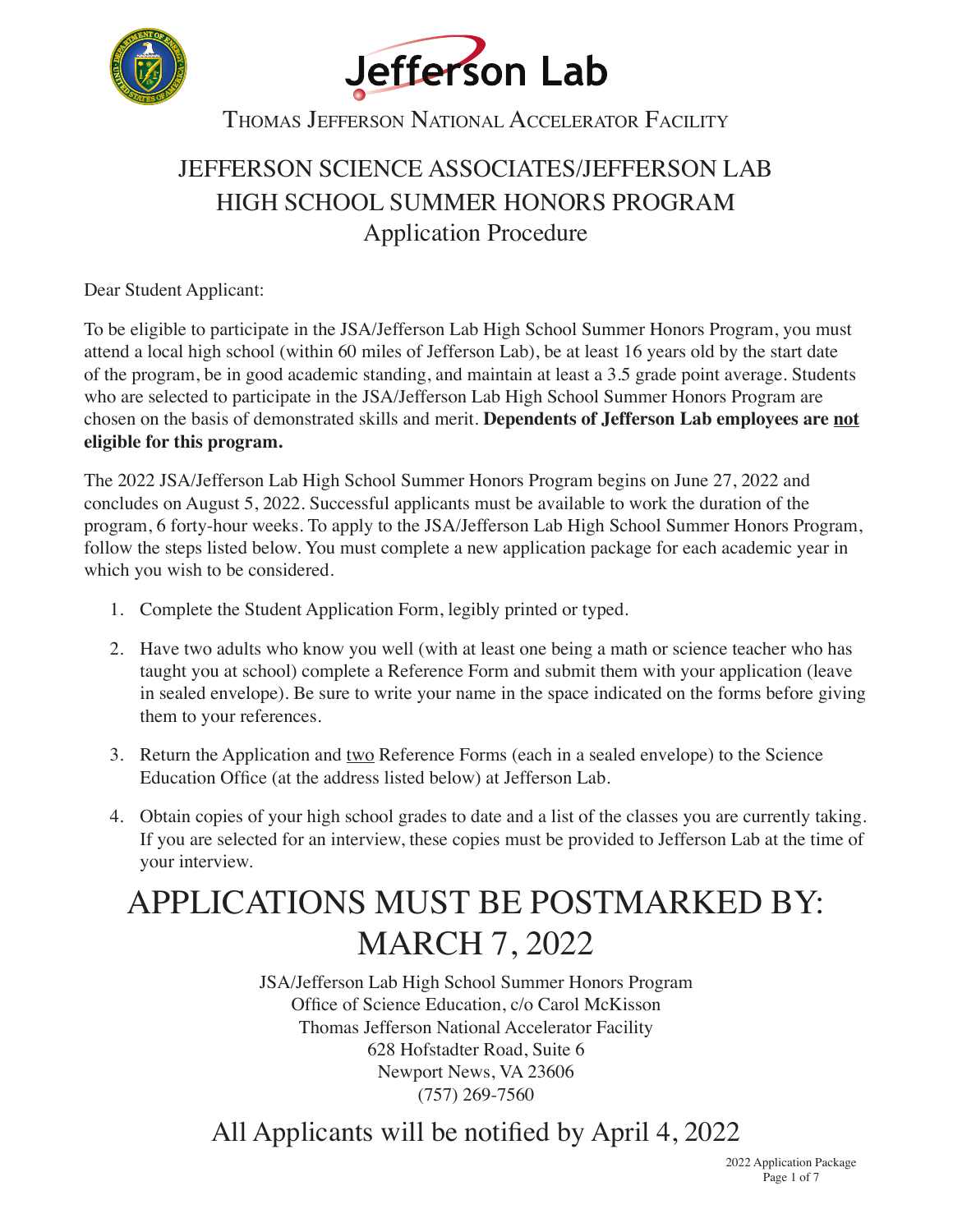| Print Name                                                                                                           | Date                                                                                                                                                                                   |
|----------------------------------------------------------------------------------------------------------------------|----------------------------------------------------------------------------------------------------------------------------------------------------------------------------------------|
|                                                                                                                      | JEFFERSON SCIENCE ASSOCIATES, LLC/<br>THOMAS JEFFERSON NATIONAL ACCELERATOR FACILITY                                                                                                   |
|                                                                                                                      | JSA/Jefferson Lab High School Summer Honors Program Application                                                                                                                        |
| Address:                                                                                                             |                                                                                                                                                                                        |
| <u> 2000 - 2000 - 2000 - 2000 - 2000 - 2000 - 2000 - 2000 - 2000 - 2000 - 2000 - 2000 - 2000 - 2000 - 2000 - 200</u> |                                                                                                                                                                                        |
|                                                                                                                      |                                                                                                                                                                                        |
|                                                                                                                      |                                                                                                                                                                                        |
|                                                                                                                      | *Participants must be U.S. citizens or to Permanent Resident Aliens. The latter requires a copy<br>of both sides of the alien registration card to be submitted WITH THIS APPLICATION. |
| Parent/Guardian Contact Information                                                                                  |                                                                                                                                                                                        |
|                                                                                                                      |                                                                                                                                                                                        |
|                                                                                                                      |                                                                                                                                                                                        |
|                                                                                                                      |                                                                                                                                                                                        |
|                                                                                                                      |                                                                                                                                                                                        |

How did you learn about this program? \_\_\_\_\_\_\_\_\_\_\_\_\_\_\_\_\_\_\_\_\_\_\_\_\_\_\_\_\_\_\_\_\_\_\_\_\_\_\_\_\_\_\_\_\_\_\_\_\_\_\_\_\_\_\_\_\_\_\_\_\_\_\_\_\_\_\_\_ \_\_\_\_\_\_\_\_\_\_\_\_\_\_\_\_\_\_\_\_\_\_\_\_\_\_\_\_\_\_\_\_\_\_\_\_\_\_\_\_\_\_\_\_\_\_\_\_\_\_\_\_\_\_\_\_\_\_\_\_\_\_\_\_\_\_\_\_\_\_\_\_\_\_\_\_\_\_\_\_\_\_\_\_\_\_\_\_\_\_\_\_\_\_\_\_ Have you attended any educational programs at Jefferson Lab? \_\_\_\_\_\_ Yes \_\_\_\_\_\_\_ No If yes, describe or list which program(s): \_\_\_\_\_\_\_\_\_\_\_\_\_\_\_\_\_\_\_\_\_\_\_\_\_\_\_\_\_\_\_\_\_\_\_\_\_\_\_\_\_\_\_\_\_\_\_\_\_\_\_\_\_\_\_\_\_\_\_\_\_\_\_\_ \_\_\_\_\_\_\_\_\_\_\_\_\_\_\_\_\_\_\_\_\_\_\_\_\_\_\_\_\_\_\_\_\_\_\_\_\_\_\_\_\_\_\_\_\_\_\_\_\_\_\_\_\_\_\_\_\_\_\_\_\_\_\_\_\_\_\_\_\_\_\_\_\_\_\_\_\_\_\_\_\_\_\_\_\_\_\_\_\_\_\_\_\_\_\_\_ Have you been previously employed by JSA/Jefferson Lab? \_\_\_\_\_Yes \_\_\_\_\_No Dates: \_\_\_\_\_\_\_\_\_\_\_\_\_\_\_\_\_\_\_\_\_\_\_\_\_\_ Do you have any relatives working at JSA/Jefferson Lab? \_\_\_\_\_\_ Yes \_\_\_\_\_\_ No Name: \_\_\_\_\_\_\_\_\_\_\_\_\_\_\_\_\_\_\_\_\_\_\_\_\_\_\_\_\_\_\_\_\_\_\_\_\_\_\_\_\_\_\_\_\_\_ Relation:\_\_\_\_\_\_\_\_\_\_\_\_\_\_\_\_\_\_\_\_\_\_\_\_\_\_\_\_\_\_\_\_\_\_\_ **DEPENDENTS OF JSA/JEFFERSON LAB EMPLOYEES ARE NOT ELIGIBLE FOR THIS PROGRAM**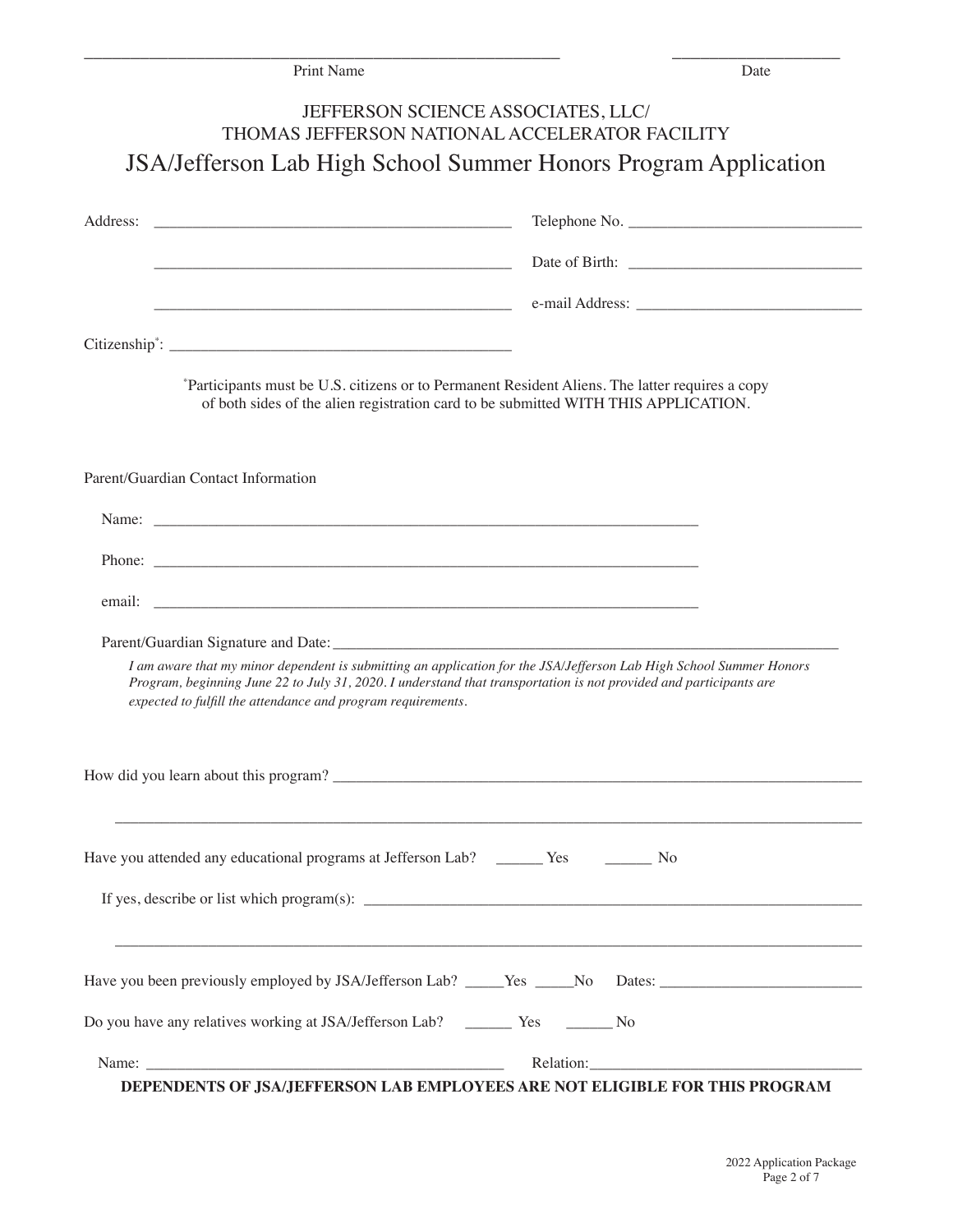| Print Name                                                                      |      | Date    |
|---------------------------------------------------------------------------------|------|---------|
|                                                                                 |      |         |
|                                                                                 |      |         |
|                                                                                 |      |         |
| List the courses you have taken and your grades in the following subject areas: |      |         |
| Science                                                                         | Math | English |
|                                                                                 |      |         |
|                                                                                 |      |         |
| <u> 1986 - Jan Barbarat, martin a</u>                                           |      |         |
| Other classes and/or special interests JSA/Jefferson Lab may consider relevant: |      |         |
|                                                                                 |      |         |
|                                                                                 |      |         |
|                                                                                 |      |         |
| What computer systems do you have experience with?                              |      |         |
|                                                                                 |      |         |
|                                                                                 |      |         |
|                                                                                 |      |         |
|                                                                                 |      |         |
| What programming languages do you have experience with?                         |      |         |
|                                                                                 |      |         |
|                                                                                 |      |         |
|                                                                                 |      |         |
|                                                                                 |      |         |
|                                                                                 |      |         |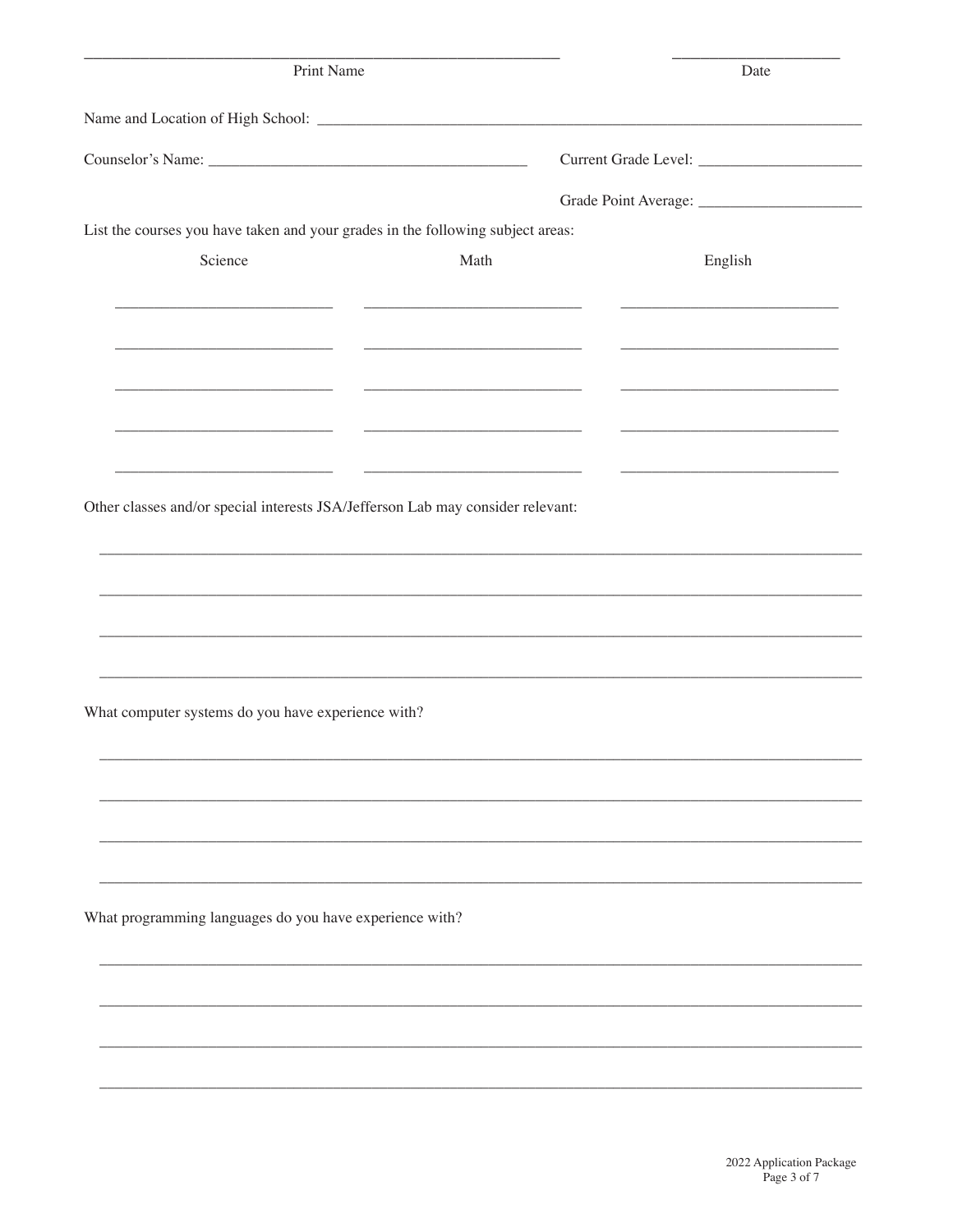|                            | Print Name                                                                    |                                                                                                                         | Date  |       |
|----------------------------|-------------------------------------------------------------------------------|-------------------------------------------------------------------------------------------------------------------------|-------|-------|
|                            |                                                                               | List any academic or community service awards or special recognition you have received:                                 |       |       |
|                            |                                                                               |                                                                                                                         |       |       |
|                            |                                                                               |                                                                                                                         |       |       |
|                            |                                                                               |                                                                                                                         |       |       |
|                            |                                                                               |                                                                                                                         |       |       |
|                            |                                                                               | List any extracurricular activities you are involved in, especially those in which you have a leadership role:          |       |       |
|                            |                                                                               |                                                                                                                         |       |       |
|                            |                                                                               |                                                                                                                         |       |       |
|                            |                                                                               |                                                                                                                         |       |       |
|                            |                                                                               |                                                                                                                         |       |       |
|                            |                                                                               |                                                                                                                         |       |       |
|                            |                                                                               |                                                                                                                         |       |       |
| Employer                   | Outline any previous work experience, including volunteer work:<br>Supervisor | Your Responsibilities                                                                                                   | Dates | Phone |
|                            |                                                                               |                                                                                                                         |       |       |
|                            |                                                                               |                                                                                                                         |       |       |
|                            |                                                                               |                                                                                                                         |       |       |
|                            |                                                                               |                                                                                                                         |       |       |
|                            |                                                                               |                                                                                                                         |       |       |
|                            |                                                                               | Provide two adult references we may contact (not family members), at least one of whom is a math or science teacher who |       |       |
| has taught you at school*: | Name                                                                          |                                                                                                                         | Phone |       |
|                            |                                                                               |                                                                                                                         |       |       |

AND RETURN THEM TO YOU IN SEALED ENVELOPES.

ONE OF THE REFERENCES MUST BE A MATH OR SCIENCE TEACHER WHO HAS TAUGHT YOU AT SCHOOL.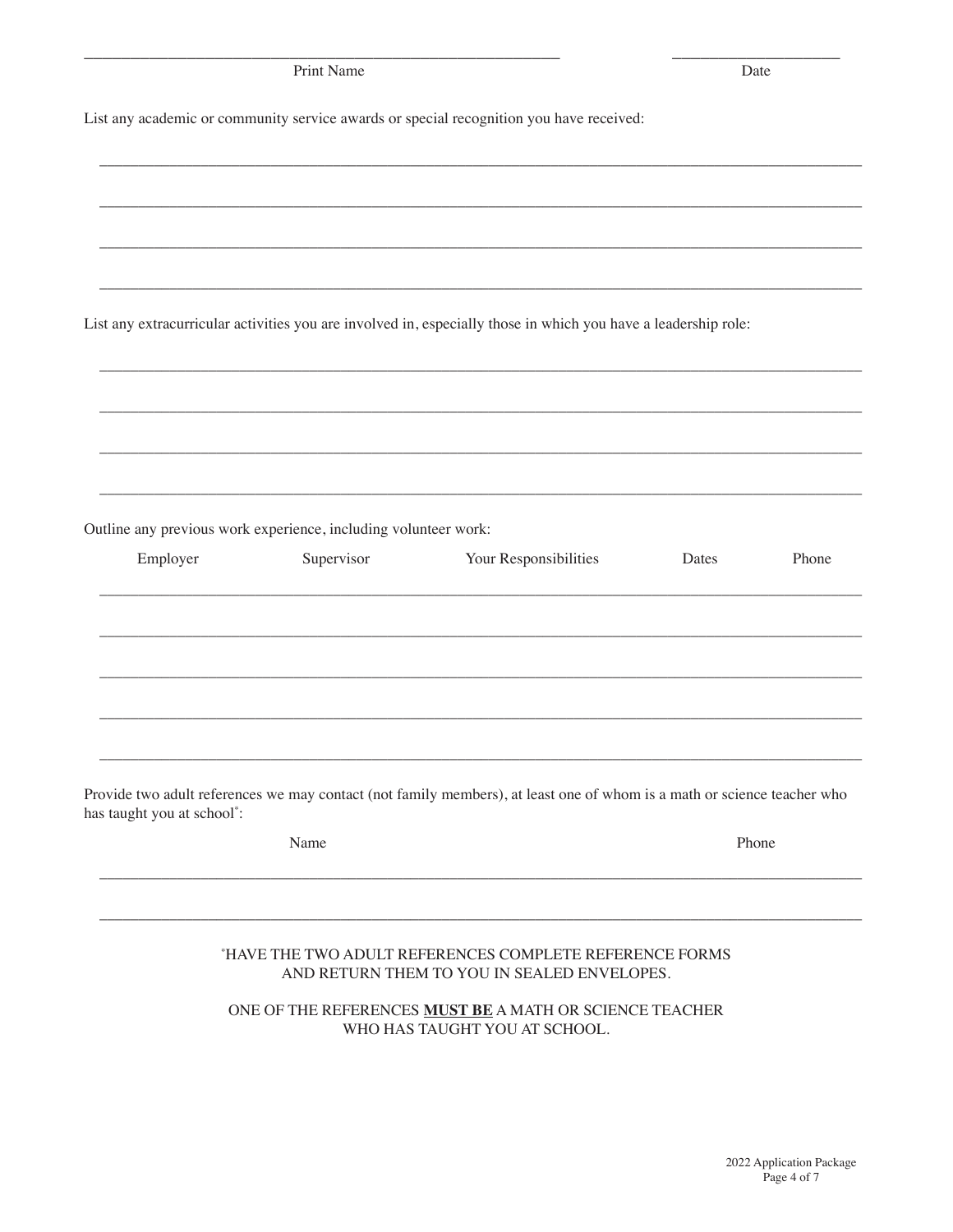Use the space below to describe what you expect to gain from an experience at Jefferson Lab - how will it be a benefit to you? (use up to one additional page, if necessary)

| Use the space below to indicate what contributions you believe you would make to Jefferson Lab. What special skills or |  |  |  |
|------------------------------------------------------------------------------------------------------------------------|--|--|--|
|                                                                                                                        |  |  |  |
|                                                                                                                        |  |  |  |
|                                                                                                                        |  |  |  |
|                                                                                                                        |  |  |  |
|                                                                                                                        |  |  |  |
|                                                                                                                        |  |  |  |
|                                                                                                                        |  |  |  |
|                                                                                                                        |  |  |  |
|                                                                                                                        |  |  |  |
|                                                                                                                        |  |  |  |
|                                                                                                                        |  |  |  |
|                                                                                                                        |  |  |  |
|                                                                                                                        |  |  |  |
|                                                                                                                        |  |  |  |
|                                                                                                                        |  |  |  |
|                                                                                                                        |  |  |  |
|                                                                                                                        |  |  |  |
|                                                                                                                        |  |  |  |
|                                                                                                                        |  |  |  |
|                                                                                                                        |  |  |  |
|                                                                                                                        |  |  |  |
|                                                                                                                        |  |  |  |
|                                                                                                                        |  |  |  |
|                                                                                                                        |  |  |  |
|                                                                                                                        |  |  |  |
|                                                                                                                        |  |  |  |
|                                                                                                                        |  |  |  |
|                                                                                                                        |  |  |  |
|                                                                                                                        |  |  |  |
| attributes would you bring to the organization?                                                                        |  |  |  |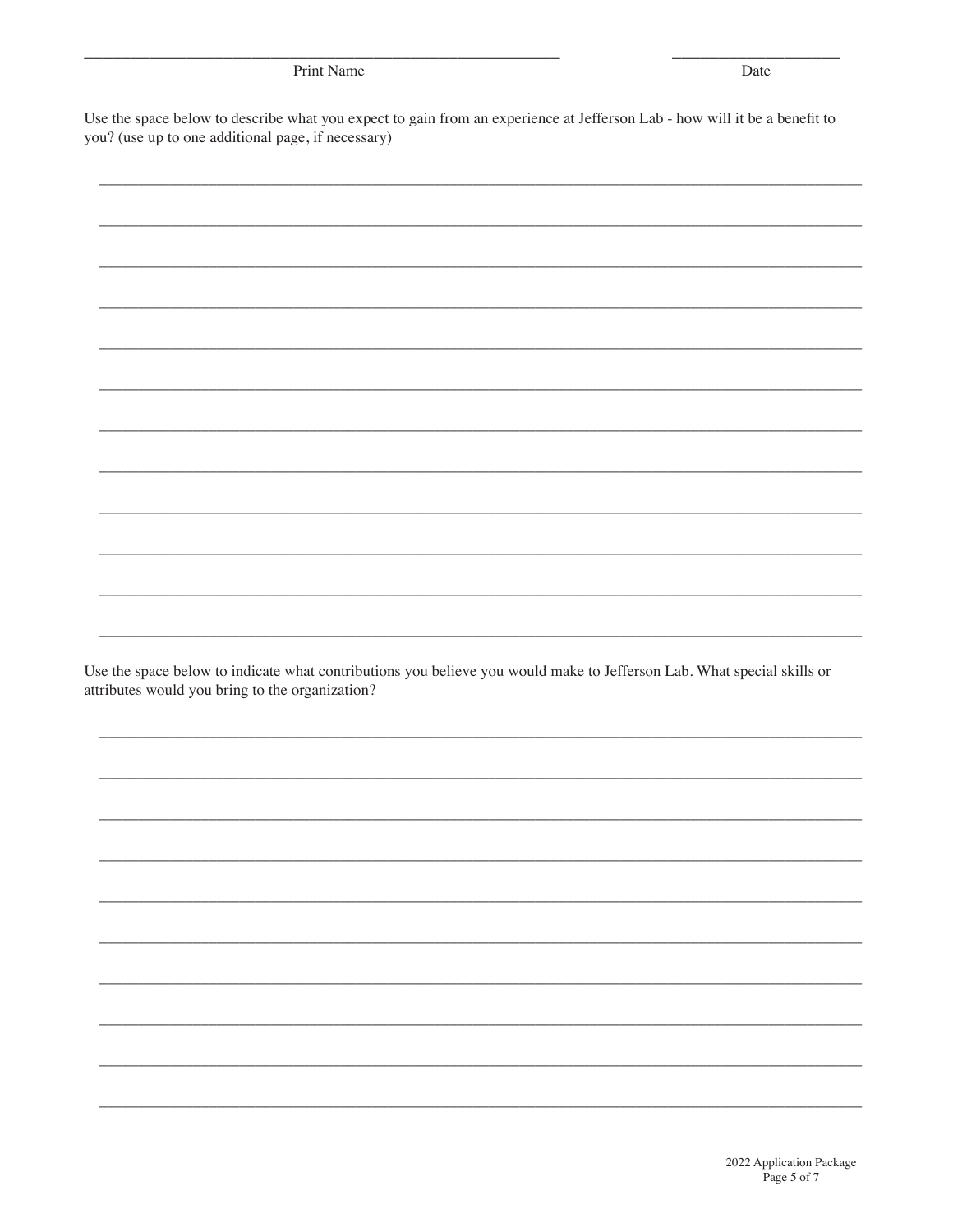## JSA/Jefferson Lab High School Summer Honors Program Student Reference Form

|                                                                                                                                                                                   | has identified you as a reference on his/her application to participate in the                                                                                                                                                                                                                                                                                                                                                                                                                       |          |      |                                              |      |
|-----------------------------------------------------------------------------------------------------------------------------------------------------------------------------------|------------------------------------------------------------------------------------------------------------------------------------------------------------------------------------------------------------------------------------------------------------------------------------------------------------------------------------------------------------------------------------------------------------------------------------------------------------------------------------------------------|----------|------|----------------------------------------------|------|
| JSA/Jefferson Lab High School Summer Honors Program. Please complete this reference form, seal it in an envelope, and sign<br>across the flap before returning it to the student. |                                                                                                                                                                                                                                                                                                                                                                                                                                                                                                      |          |      |                                              |      |
|                                                                                                                                                                                   |                                                                                                                                                                                                                                                                                                                                                                                                                                                                                                      |          |      |                                              |      |
|                                                                                                                                                                                   |                                                                                                                                                                                                                                                                                                                                                                                                                                                                                                      |          |      |                                              |      |
| Please rate this student's academic performance in comparison to his/her peers:                                                                                                   |                                                                                                                                                                                                                                                                                                                                                                                                                                                                                                      | superior | good | average                                      | poor |
| Please rate this student's overall character in comparison to his/her peers:                                                                                                      |                                                                                                                                                                                                                                                                                                                                                                                                                                                                                                      | superior | good | average                                      | poor |
| On a scale of 1 (lowest) to 5 (highest), rate the student on the following:                                                                                                       |                                                                                                                                                                                                                                                                                                                                                                                                                                                                                                      |          |      |                                              |      |
| self discipline                                                                                                                                                                   | originality                                                                                                                                                                                                                                                                                                                                                                                                                                                                                          |          |      | academic ability                             |      |
| ability to follow directions<br><u> 1989 - Johann Barnett, fransk politiker</u>                                                                                                   | leadership<br>$\begin{array}{cccccccccc} \multicolumn{2}{c}{} & \multicolumn{2}{c}{} & \multicolumn{2}{c}{} & \multicolumn{2}{c}{} & \multicolumn{2}{c}{} & \multicolumn{2}{c}{} & \multicolumn{2}{c}{} & \multicolumn{2}{c}{} & \multicolumn{2}{c}{} & \multicolumn{2}{c}{} & \multicolumn{2}{c}{} & \multicolumn{2}{c}{} & \multicolumn{2}{c}{} & \multicolumn{2}{c}{} & \multicolumn{2}{c}{} & \multicolumn{2}{c}{} & \multicolumn{2}{c}{} & \multicolumn{2}{c}{} & \multicolumn{2}{c}{} & \mult$ |          |      | integrity                                    |      |
| initiative                                                                                                                                                                        | independence                                                                                                                                                                                                                                                                                                                                                                                                                                                                                         |          |      | professionalism                              |      |
| cooperation<br>$\overline{\phantom{a}}$                                                                                                                                           | ______________ reliability                                                                                                                                                                                                                                                                                                                                                                                                                                                                           |          |      | work ethic                                   |      |
| Please add any information you would like us to consider in evaluating this student.                                                                                              |                                                                                                                                                                                                                                                                                                                                                                                                                                                                                                      |          |      |                                              |      |
|                                                                                                                                                                                   |                                                                                                                                                                                                                                                                                                                                                                                                                                                                                                      |          |      |                                              |      |
|                                                                                                                                                                                   |                                                                                                                                                                                                                                                                                                                                                                                                                                                                                                      |          |      |                                              |      |
|                                                                                                                                                                                   |                                                                                                                                                                                                                                                                                                                                                                                                                                                                                                      |          |      |                                              |      |
|                                                                                                                                                                                   |                                                                                                                                                                                                                                                                                                                                                                                                                                                                                                      |          |      |                                              |      |
|                                                                                                                                                                                   |                                                                                                                                                                                                                                                                                                                                                                                                                                                                                                      |          |      |                                              |      |
|                                                                                                                                                                                   |                                                                                                                                                                                                                                                                                                                                                                                                                                                                                                      |          |      |                                              |      |
| Please indicate one of the following:                                                                                                                                             |                                                                                                                                                                                                                                                                                                                                                                                                                                                                                                      |          |      |                                              |      |
| I recommend this student without reservation                                                                                                                                      |                                                                                                                                                                                                                                                                                                                                                                                                                                                                                                      |          |      | I recommend this student with reservation*   |      |
| I recommend this student                                                                                                                                                          |                                                                                                                                                                                                                                                                                                                                                                                                                                                                                                      |          |      | I do not recommend this student <sup>*</sup> |      |
|                                                                                                                                                                                   |                                                                                                                                                                                                                                                                                                                                                                                                                                                                                                      |          |      |                                              |      |
| *If you have reservations or do not recommend the student, please explain:                                                                                                        |                                                                                                                                                                                                                                                                                                                                                                                                                                                                                                      |          |      |                                              |      |
|                                                                                                                                                                                   |                                                                                                                                                                                                                                                                                                                                                                                                                                                                                                      |          |      |                                              |      |
|                                                                                                                                                                                   |                                                                                                                                                                                                                                                                                                                                                                                                                                                                                                      |          |      |                                              |      |
|                                                                                                                                                                                   |                                                                                                                                                                                                                                                                                                                                                                                                                                                                                                      |          |      |                                              |      |
|                                                                                                                                                                                   | Position:                                                                                                                                                                                                                                                                                                                                                                                                                                                                                            |          |      |                                              |      |
| Signature:                                                                                                                                                                        | Date:                                                                                                                                                                                                                                                                                                                                                                                                                                                                                                |          |      |                                              |      |
|                                                                                                                                                                                   |                                                                                                                                                                                                                                                                                                                                                                                                                                                                                                      |          |      |                                              |      |
| School:                                                                                                                                                                           |                                                                                                                                                                                                                                                                                                                                                                                                                                                                                                      |          |      |                                              |      |
| Thank you for your cooperation.                                                                                                                                                   |                                                                                                                                                                                                                                                                                                                                                                                                                                                                                                      |          |      |                                              |      |
| JSA/Jefferson Lab High School Summer Honors Program                                                                                                                               |                                                                                                                                                                                                                                                                                                                                                                                                                                                                                                      |          |      |                                              |      |
|                                                                                                                                                                                   | Office of Science Education, c/o Carol McKisson<br>Thomas Jefferson National Accelerator Facility                                                                                                                                                                                                                                                                                                                                                                                                    |          |      |                                              |      |
|                                                                                                                                                                                   | 628 Hofstadter Road, Suite 6                                                                                                                                                                                                                                                                                                                                                                                                                                                                         |          |      | 2022 Application Package                     |      |
|                                                                                                                                                                                   | Newport News, VA 23606                                                                                                                                                                                                                                                                                                                                                                                                                                                                               |          |      | Page 6 of 7                                  |      |